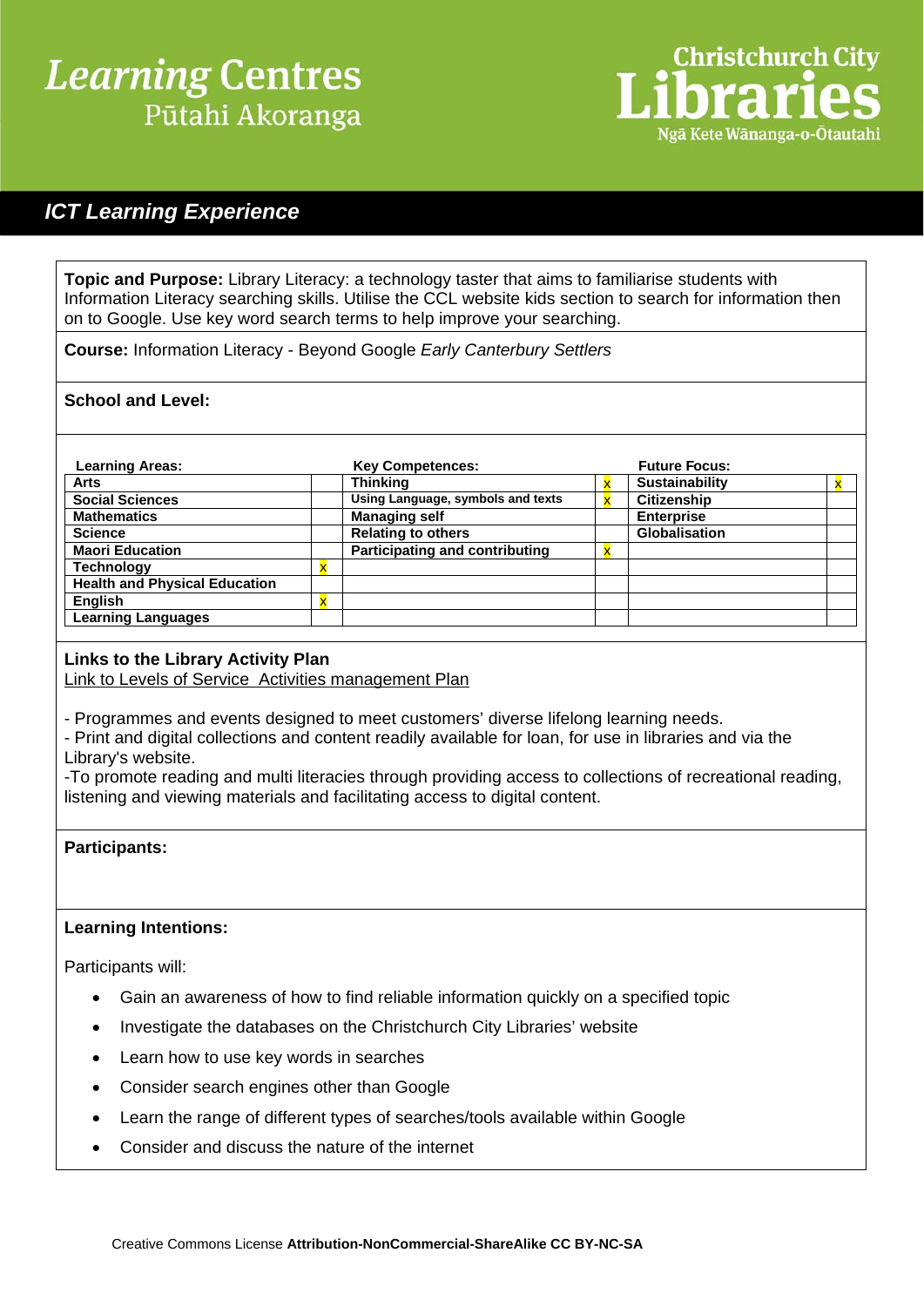#### **Lesson Format/Process and Key tasks**

## **1. Introduction - What is the internet?** Video – discuss

*On the carpet space (5 mins)* 

## **2. Keywords**

Discuss the need to think carefully about the information you are looking for, try different combinations of **key words** or phrase, think of alternative words etc.

Try searching:

- *a.* **Early Settlers** as a subject *(you will get* 2,770,777 *hits),*
- *b.* then type in **Christchurch Early Settlers** *(58,500)*
- *c. then try Christchurch Early Settlers Houses (121,000 hits)*
- *d. then be really specific Christchurch city libraries early settlers houses (106,000 hits).*

What is a key word?

## *Background Teacher Information*

*A search engine uses computer programs to look for information on the Internet. However, users need to tell the search engine what to look for. That's what keywords are used for.* 

## *ASK: How do you think search engines, like Google, work?*

*Search engines crawl the Internet, gathering information about millions of websites. At the click of a button, a search engine sorts through what it "knows" and lists the sites it "thinks" you want. You tell the search engine what you want by using keywords.* 

*EXPLAIN that when it comes to keyword searches it is important to choose accurate and precise words.*  Let them know that adding more of these keywords can help narrow a search. A search for a single word *may "fetch" a million sites to display on their results page. Adding more words fetches fewer sites that are closer to what you need. Another tip is to put words that belong together (such as a phrase, a full name, or lyrics of a song) in quotation marks. The search engine looks only for instances when these are words lumped together.* 

## **3. Searching Skills – Teacher Led Discussion on Google (5 mins)**

Now spend some time on their topic. Practise looking for images of the topic, related, any coverage in newspapers around the world, go to Google books and find fiction and non-fiction books on the subject etc.

### *Now at desks*

- Go to Chrome and use the Google tab at the top of the page
- Students to practise searching on their topic (5 mins)
- Now show Google translate, students to practise (5 mins)
- Now show image search colour, size etc; students to practise (5 mins)

### **4.** Show the Publisher document in their folders and how to replace the images with ones from their Google search (15mins)

## https://www.google.co.nz/webhp?hl=en#hl=en&q=early+christchurch

Show the students the link to the google search we have already started and explain that they should type in – houses, - people, - land, - beaches, - city, - food, - map

Talk about how this is a specific search and they need to then click on the picture to check what it is to make sure it is relevant. Then go back to the smaller thumbnail to do the copy and pasting so that it fits in the template.

Put their name in the middle box. Save and print.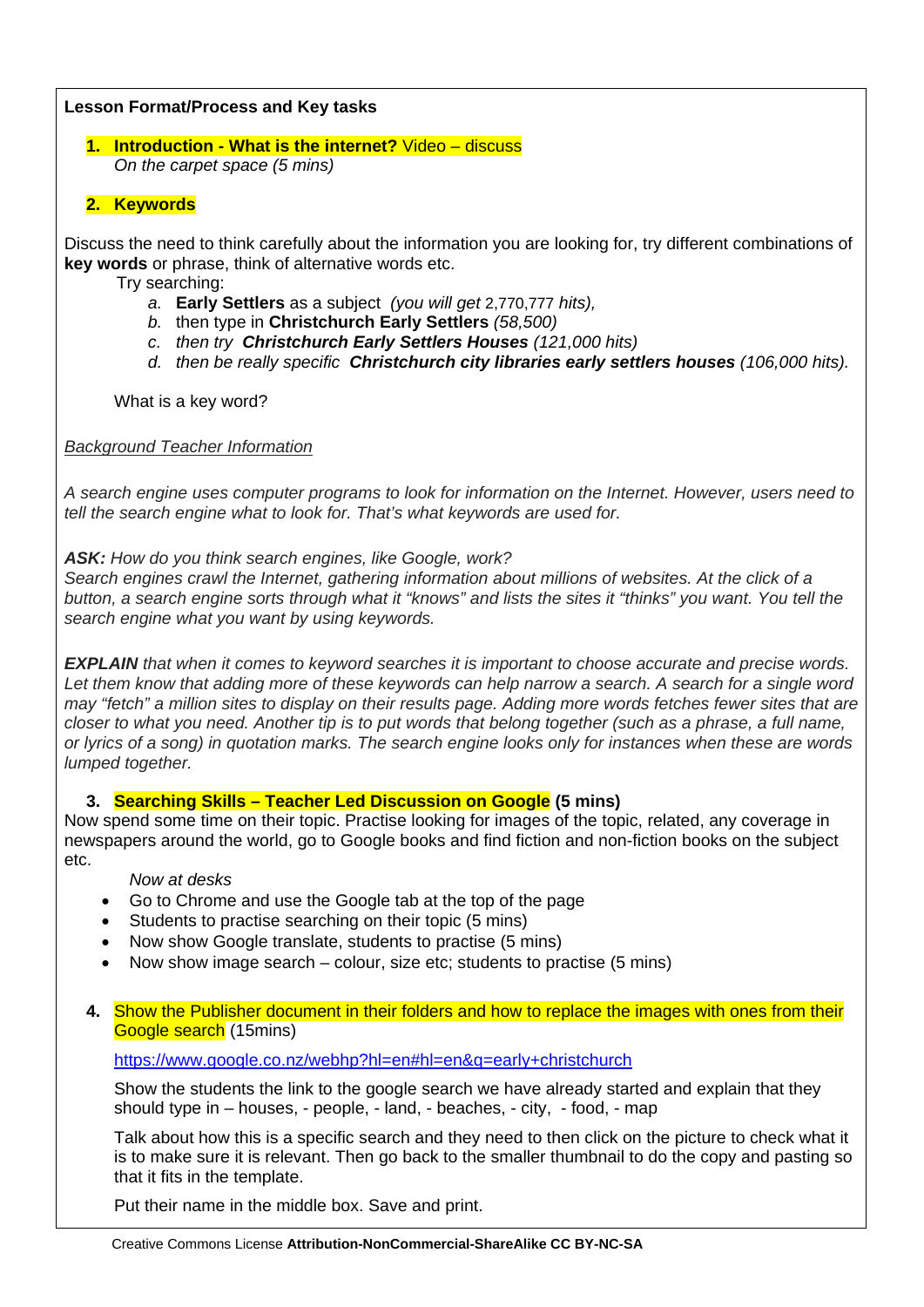

- *5.* Searching via CCL Go to the Learning/Homework Resources for Kids/Kids E-resources. Explain that the sites have been tried and tested by librarians to be safe and reliable. They will save them search time and be more likely to turn up useful information. (5 mins)
	- Now show the students how to search via the search option try St Albans.
	- Show the students how to get to the Local History and the early Christchurch information. This is accessed via the Local History link. They can have a look around this (5mins)
	- Now ask them to search first four ships. They are to answer the questions on the PowerPoint.



- *6. Fast finishers: Now Show the students the maps on the digital archive on CCL* They can search the maps for their street. http://christchurchcitylibraries.com/Heritage/Maps/
- *7. Wrap up Now go over what they have learnt* 
	- Possible Google searches you can undertake e.g. Images. Maps. News. Books. Translate.
	- Key words are important in searching the web
	- There are different search engines

Creative Commons License **Attribution-NonCommercial-ShareAlike CC BY-NC-SA**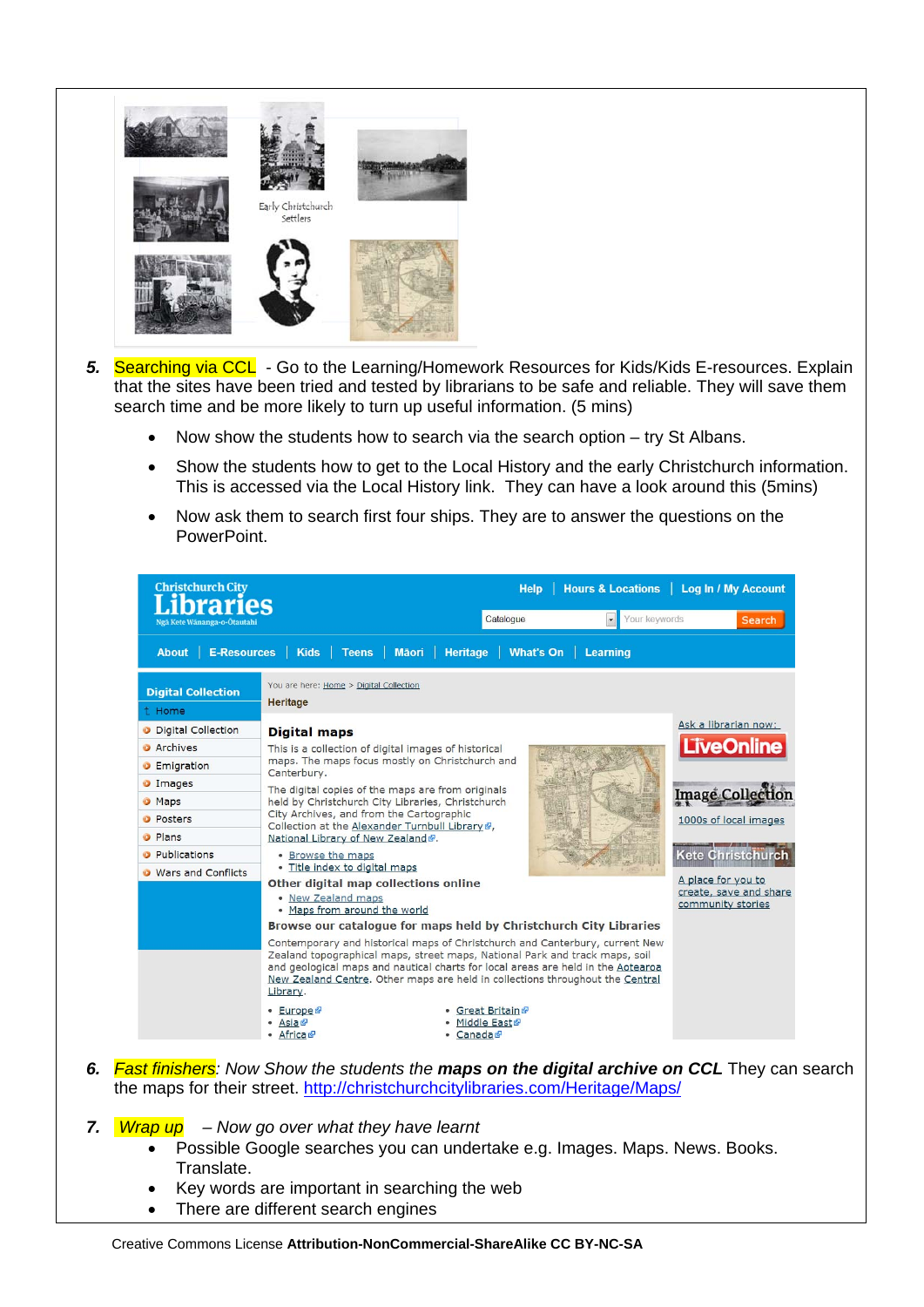#### **READ Grandma McGarvey Surfs the Net**

**Evaluation: Teacher and student feedback** 

#### **Notes:**

- Put the shortcut to their folder on the desktop.
- Have the headphones plugged in and hanging on the back of the screens.
- Have the key words to search on written on the board.
- Have the treasure hunt and pencils

Students can look at the maps which are zoomable, students can explore and see if they can find any with their street http://christchurchcitylibraries.com/Heritage/Maps/

http://thecommunityarchive.org.nz/node/67638/summary This link is for the collection of photos and documents on the St Albans Model Farm in Rutland Street. Held at Christchurch City Libraries for the community archive.

http://lostchristchurch.org.nz/the-oldest-building-in-canterbury Also an interesting read about the first settlers. Note that Edmund Smart had been told that he would have employment when he arrived off the ship but there was no job for him when he arrived.

http://christchurchcitylibraries.com/Heritage/Chronology/ Also look here for a timeline easy to follow (go to 1850's or thereabouts and then click on the hands to go through the early settlers years)

#### *Please remember to bring your class roll list to your visit to the South Learning Centre.*